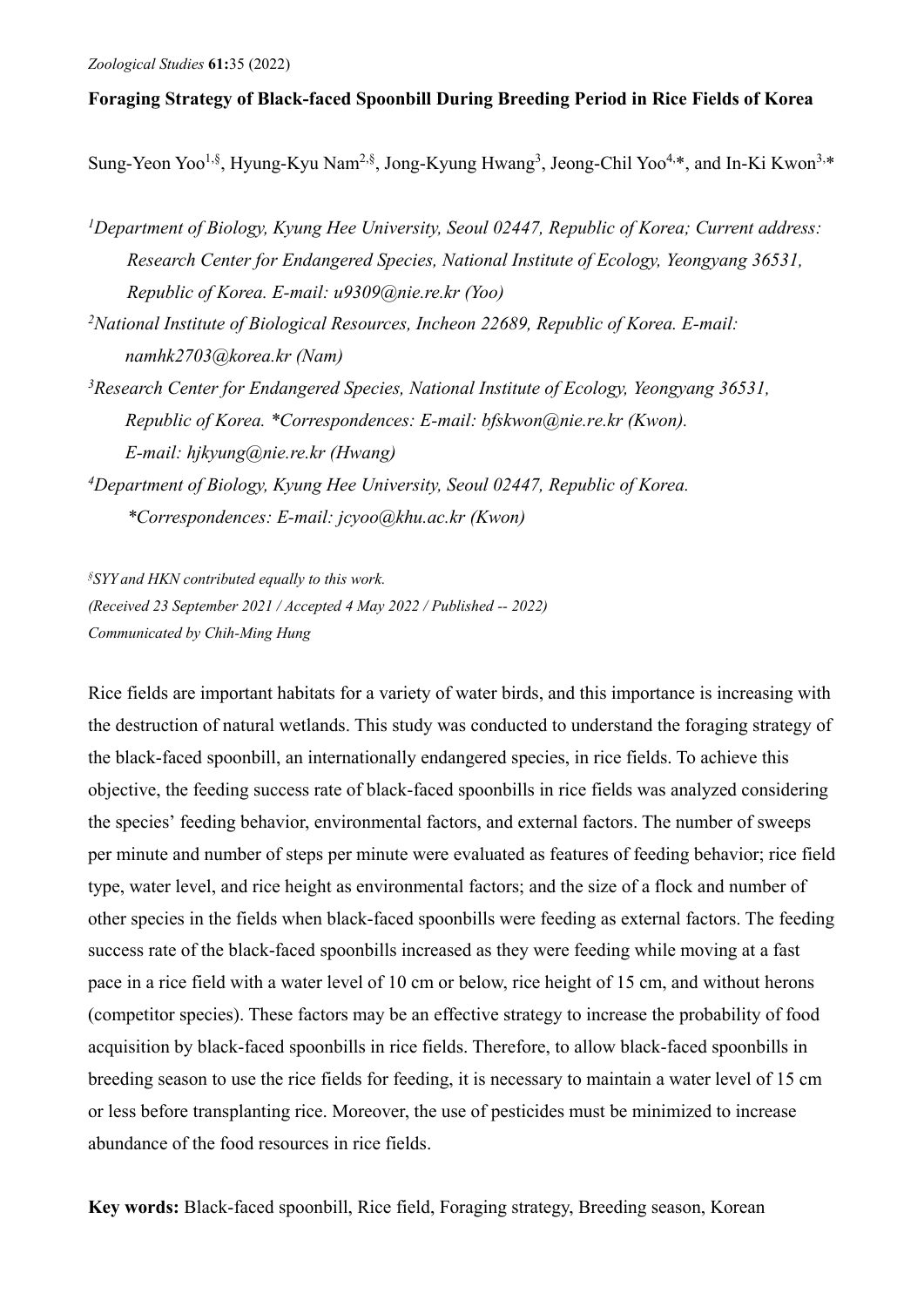Peninsula.

Citation: Yoo S-Y, Nam H-K, Hwang J-K, Yoo J-C, Kwon I-K. 2022. Foraging strategy of black-faced spoonbill during breeding period in rice fields of Korea. Zool Stud **61:**35.

# **BACKGROUND**

Rice fields account for 15% of the world's wetland area and, more than other crops, contribute to the conservation of birds by being used as their habitat (Fasola and Ruiz 1996; Lawler 2001; Elphick 2010). In particular, rice fields located near the coast are important foraging sites for water birds, whose populations are declining (Europe: Lourenço and Piersma 2008; North America: Elphick and Oring 2003; and Asia: Maeda 2001; Choi et al. 2014a). With the decline of natural habitats, rice fields have been providing essential habitats for species of high conservation interest (Sánchez-Guzmán et al. 2007; Stafford et al. 2010) or acting as an alternative to insufficient natural wetlands in some areas (Elpick 2010). The environmental characteristics (e.g., water depth and vegetation) of rice fields and artificial wetlands greatly change as cultivation progresses, considerably affecting the richness of shellfish, fish, and amphibians, which are food sources of birds inhabiting agricultural waterways and paddies (Lane and Fujioka 1998). As water birds are highly affected by the changes in water depth, vegetation, and food sources in wetlands (Gawlik 2002; Stafford et al. 2010), the management of rice fields is important for conservation of water birds (Elphick 2010).

Rice fields located in the midwestern region of South Korea are known as representative habitats used by various water birds according to their circannual cycle (i.e., migration, breeding, and wintering) (Barter 2002; Choi et al. 2014b; Hua et al. 2015; Nam et al. 2015). Shorebirds use these locations as stopovers to replenish the energy needed to migrate to their final destination during their migration period (Choi et al. 2021a). Herons obtain the energy necessary for breeding during the breeding period (Nam et al. 2015). Waterfowls spend the wintering period in rice fields to secure energy for breeding in the following year (Choi et al. 2012). With the destruction of natural wetlands, the breeding-related importance of rice fields for water birds is increasing (Moser et al. 1996; Pierluissi 2010).

The black-faced spoonbill (*Platalea minor*) is a medium-to-large-sized water bird belonging to Threskiornithidae (Pelecaniformes). It has been classified as endangered (EN) in the Red List of the International Union for Conservation of Nature (IUCN) with only 4,864 living individuals worldwide (Yu et al. 2020; Birdlife International 2021). A total of 93% of individuals of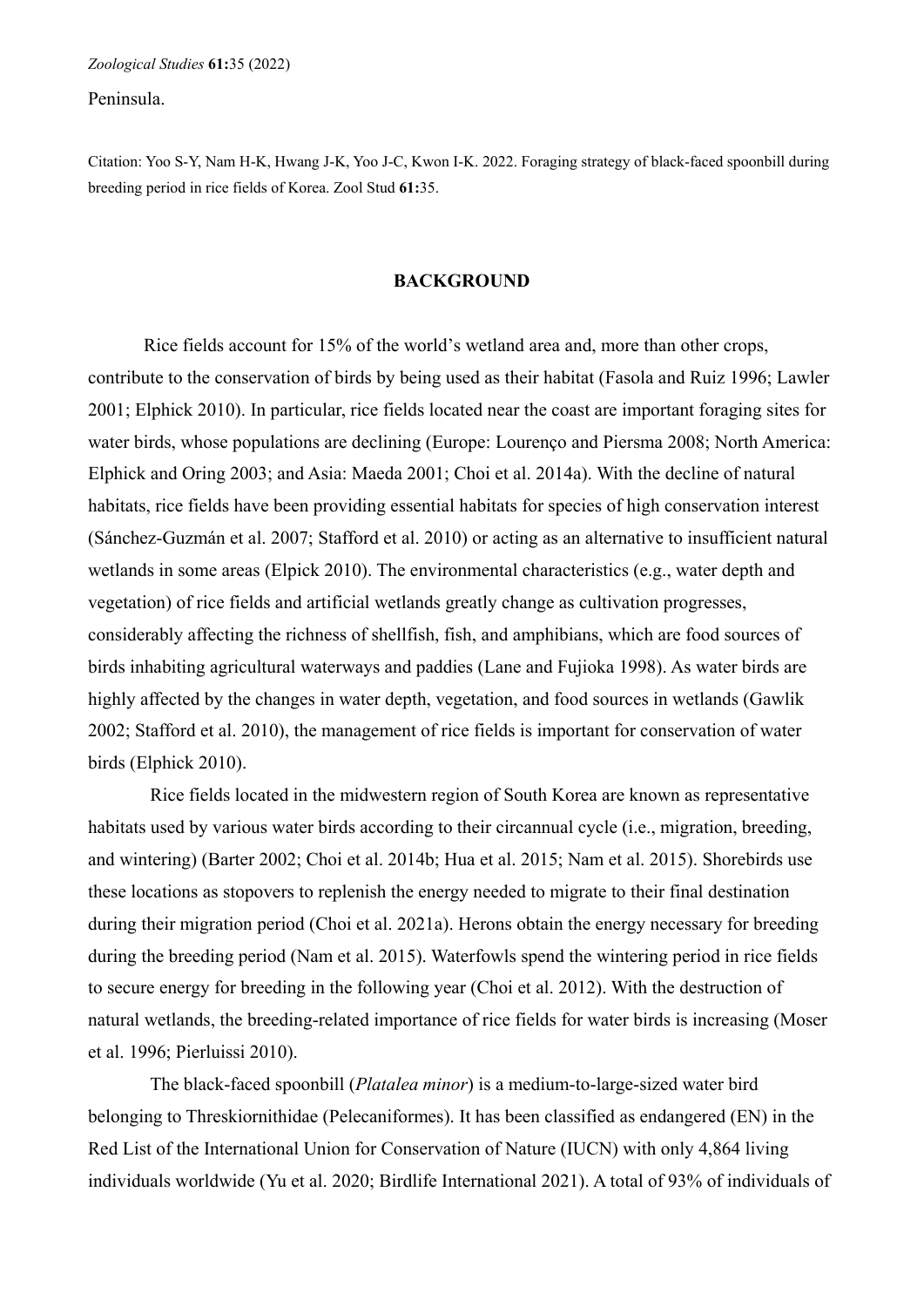the species have been reported to breed in South Korea, and in particular, the island area in the midwestern region of the Korean Peninsula is a key area where 86% of all black-faced spoonbill breed (Kwon 2017). They are known to use tidal flats around their breeding grounds as their main foraging site, as well as freshwater wetlands such as rice fields and river estuaries (Kim 2006, Yoo et al. 2019). Unlike tidal flats, which have different foraging area availabilities depending on the tide, rice fields allow black-faced spoonbills to continuously forage for food (Yoo et al. 2019). Freshwater areas such as rice fields have also been reported to be important as a source of lowsalinity food from May on, when the hatchlings start to appear (Jeong et al. 2021). However, most studies on foraging sites of black-faced spoonbills have focused on tidal flats, fisheries, and coasts at wintering sites (Choi 2004; Swennen and Yu 2005; Yu and Swennen 2004), and there are not enough studies on foraging sites during the breeding period, especially regarding the species' foraging strategies in freshwater wetlands.

This study was conducted to identify the factors affecting the foraging success rate of black-faced spoonbills by analyzing the characteristics of their foraging strategy in rice fields. With this, this study aims to contribute to the conservation of the endangered black-faced spoonbill by understanding the species' foraging strategy in rice fields and by proposing an appropriate management plan for these areas.

# **MATERIALS AND METHODS**

# **Study area**

This study was conducted in rice fields (10.4 km²) located in Buleun-myeon, Seonwonmyeon, and Gilsang-myeon on the east coast of Ganghwa Island, in the midwestern region of the Korean Peninsula (37°41'N, 126°30'E; Fig. 1). The foraging range of black-faced spoonbills during the breeding period has been reported to be 20 km from the breeding site (Kim 2006). In 2017, three breeding sites were located within a 20 km radius from the study sites, with 156 breeding pairs (unpublished data). The rice fields (100 m  $\times$  50 m) are separated by roads and banks. Some of them were filled with water from March on, before rice transplantations, and were used as a foraging ground by black-faced spoonbills, which started to breed in early April (Kim 2006; Yoo et al. 2019). Rice transplanting mainly started in early May and was mostly completed in mid-May. All rice fields were filled with water in early May, just before transplantation.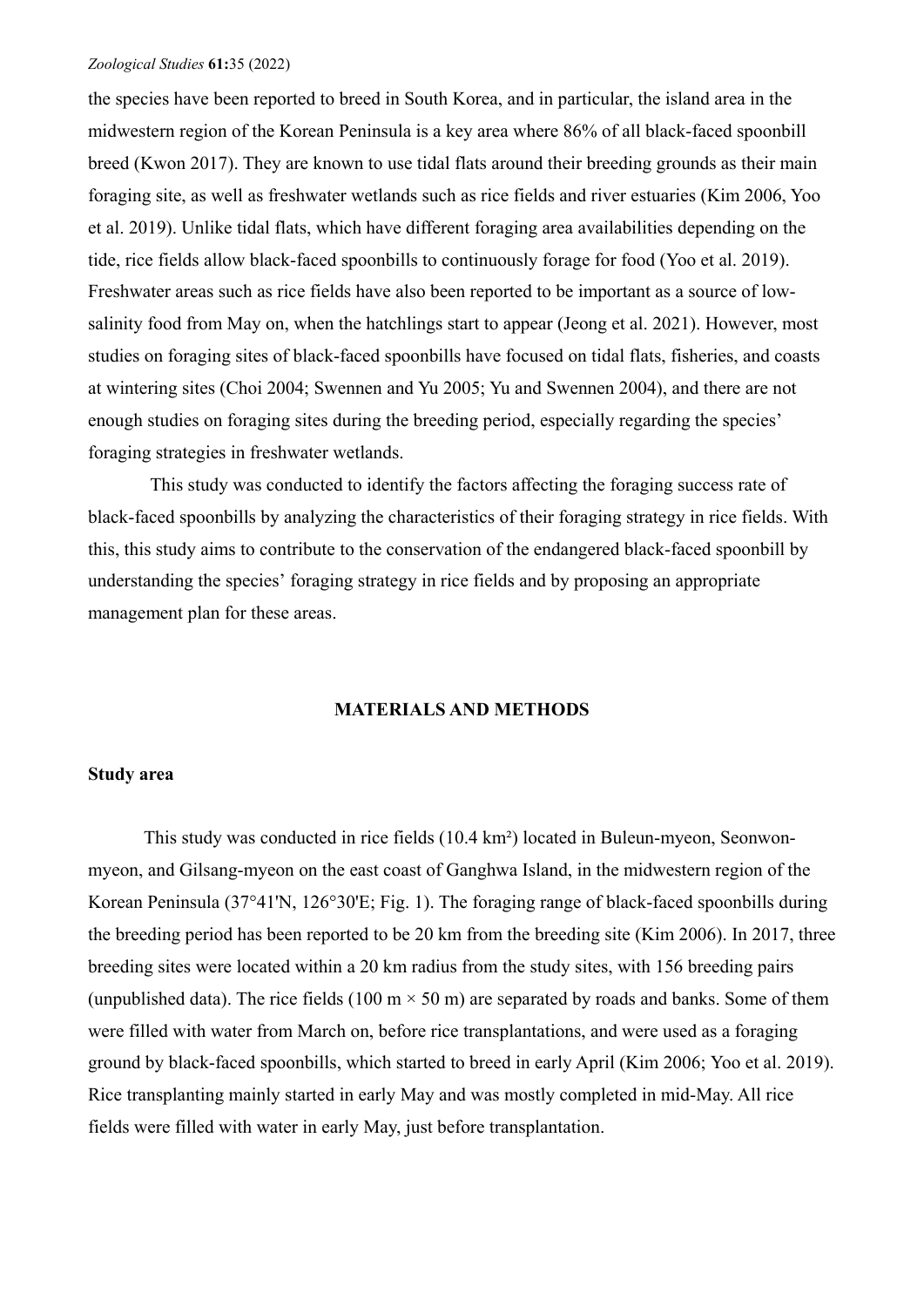

Fig. 1. Map of study area. During survey period we observed three active breeding sites of black-faced spoonbills within a 20 km radius of the study area. Open circles indicate non-breeding islets during the survey period.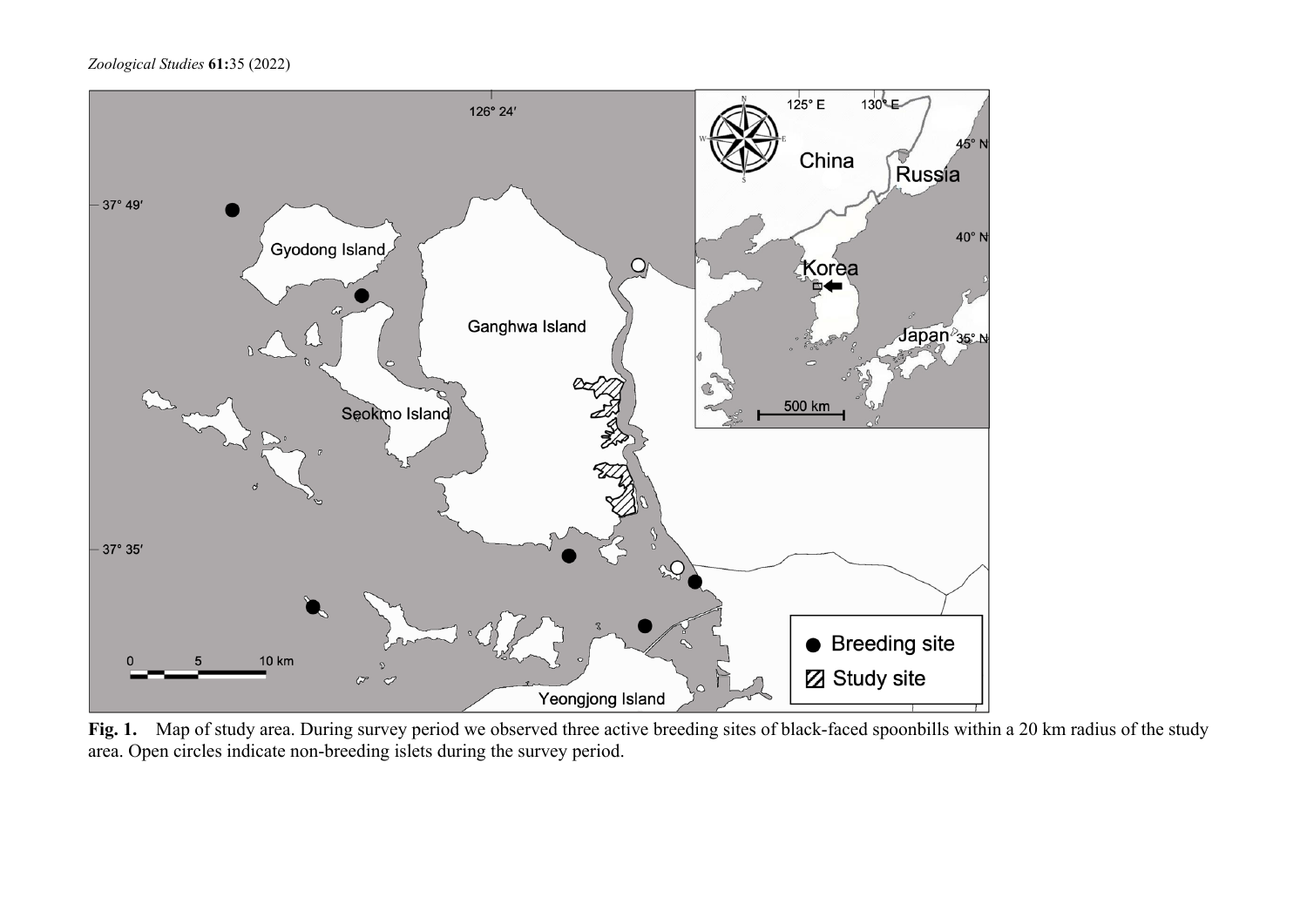## **Bird and habitat survey**

The survey was conducted three times per month from April to May 2017, at the beginning, middle, and end of each month (six times in total). The distribution of black-faced spoonbills was observed with binoculars (Kowa,  $8 \times 32$ ) using a line-transect method along a farm road in the survey area, and the number of black-faced spoonbills was recorded. If a black-faced spoonbill was seen foraging, its behavior was recorded using a camcorder (Samsung HMX-216). If multiple individuals were observed at the same time, each individual was recorded separately. To avoid the potential effects of pseudoreplication, we tried to ensure that sampled individuals were not recorded more than once. If we could not identify individuals, we never recorded further. Before data collection, the minimum distance between a black-faced spoonbill and humans was measured (20– 40 m distance) and recorded as a vigilant behavior against humans; the behavior of the black-faced spoonbill was then recorded after approximately 10 min later and at least 20 m from the black-faced spoonbill to minimize human influence. Type of rice field, water level, rice height, flock size, and number of individuals of other species were recorded for each filmed individual. Three lot types were considered according to the degree of cultivation (Fujioka et al. 2001; Choi et al. 2014a): (1) flooded paddy after plowing (FAP), (2) flooded paddy after puddling (PAP), and (3) rice transplanted paddy (RP) (Table 1). Only species of Ardeidae and Anatidae, which are highly dependent on rice fields during the breeding season, were recorded in the present study (Shin et al. 2016; Choi et al. 2021b).

**Table 1.** Environmental characteristic of field types and abbreviations in surveyed rice fields. Water level and rice height were presented as mean  $\pm$  SE

| Field type                   | Abbreviation | Water level (cm)          | Rice height (cm)          |
|------------------------------|--------------|---------------------------|---------------------------|
| Flooded paddy after plowing  | FAP          | $12.75 \pm 1.92$ (n = 16) | -                         |
| Flooded paddy after puddling | <b>PAP</b>   | $14.58 \pm 5.23$ (n = 15) | -                         |
| Rice planted paddy           | RP           | $5.75 \pm 1.96$ (n = 14)  | $13.21 \pm 4.28$ (n = 14) |

Recorded videos were played at 0.6× speed, and a feeding attempt was considered as the moment the bird put its beak in the water until it was taken out of the water (feeding bout; Swennen and Yu 2005). The following features were recorded: (1) time taken, (2) steps, (3) sweeping event, (4) number of feeding attempts, and (5) number of successful feeding attempts. One sweeping event was defined as one movement of the beak from left to right or from right to left in the water. The feeding success rate was calculated as the ratio of the number of successful feedings to the number of feeding attempts.

In order to compare the amount of food item in rice fields where both used and unused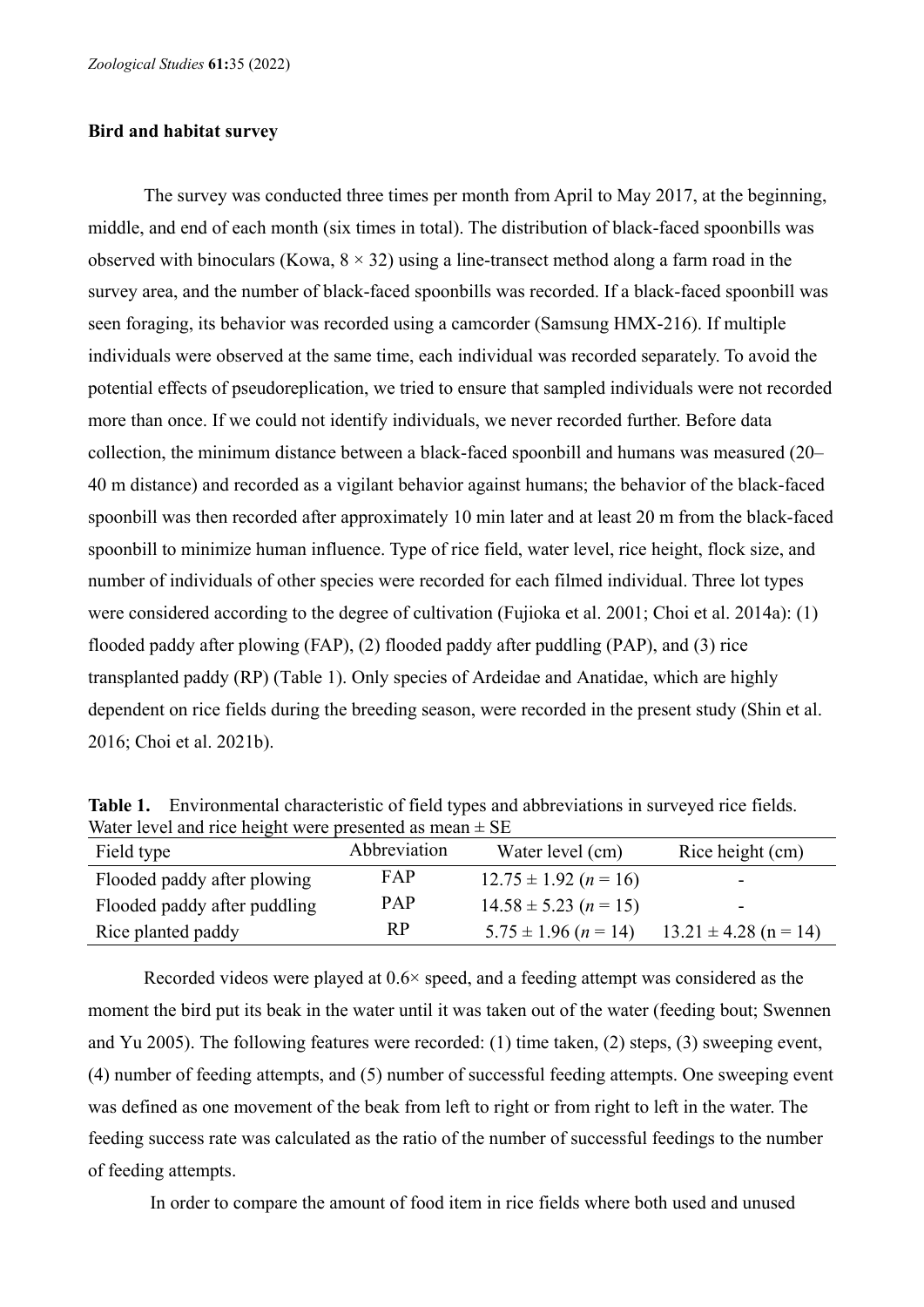(separated by ridges more than 100 m away from the rice fields spoonbills were found) by blackfaced spoonbills on the daytime survey, potential food resources were collected by setting up four fish traps (length =  $32 \text{ cm}$ , width =  $18 \text{ cm}$ , and hole size =  $3 \text{ cm}$ ) with fish meal in each paddy from 7 pm to 6 am on the next day. We basically selected unused rice fields with habitat homogeneity located in four directions. The number of selected rice fields was different because sampling was not performed in the case of existence of roads or streams within 100 m of the used rice fields. The biomass of benthic invertebrates  $(> 1.5 \text{ cm}; \text{except for shellfish})$ , fish, and amphibians was measured; the food sources were released after measurement (Swennen and Yu 2005; Kim 2006).

## **Statistical analysis**

A generalized linear mixed model (GLMM) was used to identify the factors affecting the feeding success rate of the black-faced spoonbills observed in rice fields. The GLMM used a binomial distribution, treating the feeding success rate as a dependent variable. The independent variables were the number of steps per minute (numeric), number of sweepings per minute (numeric), field type (categorical), water level (numeric), rice height (numeric), size of a blackfaced spoonbill flock, and the number of other birds (*i.e.*, herons and ducks). Survey time was treated as a random effect. Mann-Whitney U test was used to compare the log transformed biomass of potential food sources between rice fields used and unused by black-faced spoonbills. All statistical analyses were performed using R (version 4.0.4; R Core Team 2020), and statistical significance was determined at alpha = 0.05. The 'lme4' package was used for the GLMM (Bate et al. 2015). Mean and standard error values are herein provided.

### **RESULTS**

During the study period, 45 black-faced spoonbills were observed showing feeding behaviors. The mean recorded time of their feeding bouts was  $372 \pm 58$  seconds. The number of sweepings per minute, number of steps per minute, number of successful feedings per minute, and feeding success rate of the filmed black-faced spoonbills were  $4.78 \pm 0.92$ ,  $59.93 \pm 1.88$ ,  $7.54 \pm 1.88$ 1.19, and  $49.04 \pm 5.84\%$ , respectively. The mean water level of rice fields used by black-faced spoonbills was  $11.18 \pm 0.75$  cm. A total of 15, 16, and 14 individuals were observed in PAP, FAP, and RP, respectively. Grey herons (*Ardea cinerea*), great egrets (*A. alba*), intermediate egrets (*A. intermedia*), and little egrets (*Egretta garzetta*) were among the Ardeidae birds in the rice fields where black-faced spoonbills were feeding. Moreover, eastern spot-billed ducks (*Anas*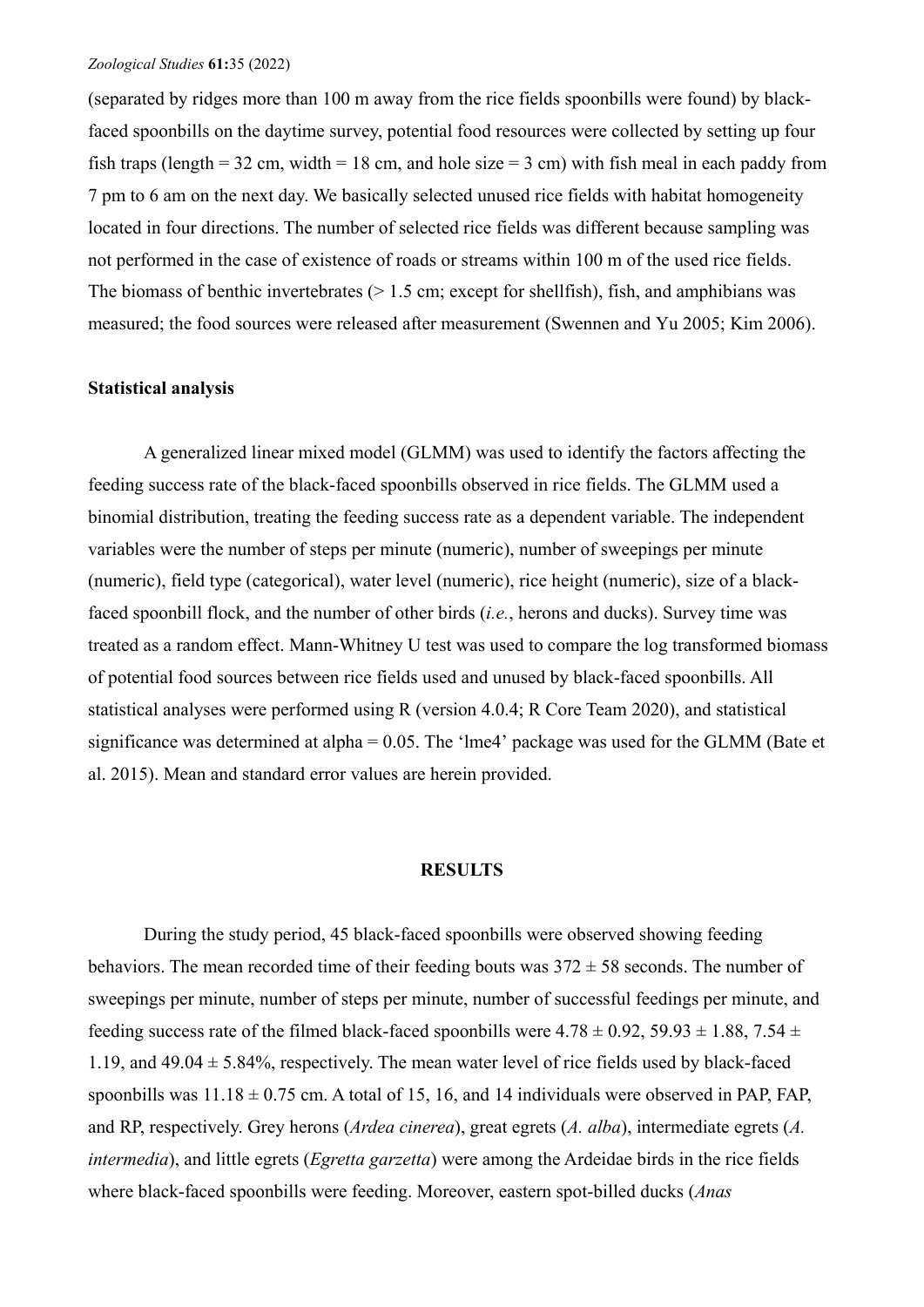*poecilorhyncha*) were observed among the Anatidae birds in these fields. The numbers of Ardeidae and Anatidae observed in fields with black-faced spoonbills were  $2.89 \pm 0.72$  and  $0.24 \pm 0.14$ , respectively. Among the 45 observed black-faced spoonbills, 32 (71.11%) fed in groups of two or more individuals. Moreover, 77.78% of the black-faced spoonbills were observed with herons, 11.11% of them with ducks, and the remaining 13.3% fed alone.

The GLMM showed that number of steps per minute, water level, rice height, size of the flock, and number of herons affected the feeding success rate (Table 2). The feeding success rate was positively correlated with number of steps per minute, size of the flock, and rice height, but it was negatively correlated with water level and number of herons (Fig. 2).

The mean biomass (log transformed) of rice fields with black-faced spoonbills was significantly greater than that of rice fields without black-faced spoonbills (Mann-Whitney *U* test, W= 599.5, *p* < 0.05; Fig. 3).

**Table 2.** Results of the generalized linear mixed model that examined the impact of foraging variables on foraging success rate of black-faced spoonbills *Platalea minor* (*n* = 45). The response variable was foraging success rate of each black-faced spoonbill, and explanatory variables were number of sweepings/minute, number of steps/minute, field type (flooded paddy after plowing [FAP], flooded paddy after puddling [PAP], and rice planted paddy [RP]), water level, rice height, flock size (solitary = 0, group = 1), abundance of herons and abundance of ducks. The random variables were survey period. SE indicates standard error

| Variable                   | Estimated | S.E.  | $\chi^2$                 | df             | $\boldsymbol{p}$ |
|----------------------------|-----------|-------|--------------------------|----------------|------------------|
| Intercept                  | $-0.350$  | 0.566 | $\overline{\phantom{0}}$ |                |                  |
| Number of sweepings/minute | $-1.808$  | 0.589 | 0.012                    |                | 0.911            |
| Number of steps/minute     | 0.990     | 0.693 | 5.719                    |                | < 0.05           |
| Field type                 | $-2.499$  | 0.494 | 2.317                    | $\overline{2}$ | 0.314            |
| Water level                | $-1.263$  | 0.580 | 6.341                    |                | < 0.05           |
| Rice height                | 1.784     | 0.592 | 9.813                    |                | < 0.01           |
| Group/Solitary             | 1.630     | 0.588 | 32.947                   |                | < 0.001          |
| Herons                     | $-1.612$  | 0.597 | 8.526                    |                | < 0.01           |
| Ducks                      | $-1.796$  | 0.626 | 0.524                    |                | 0.469            |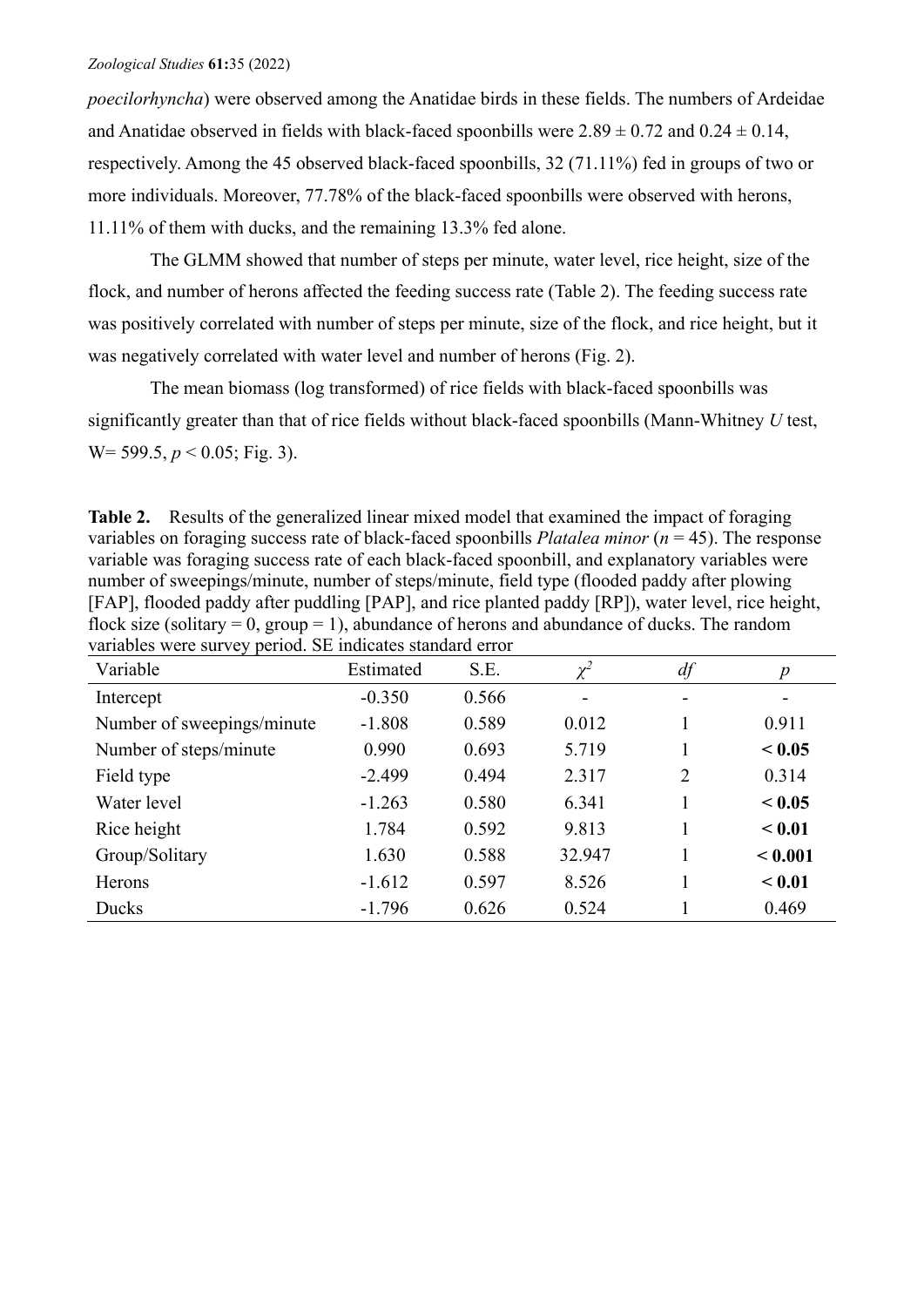

Fig. 2. Effects of (a) Steps per minute, (b) Water level (cm), (c) Rice height (cm), (d) Abundance of herons, (e) Abundance of black-faced spoonbills on the foraging success rate of black-faced spoonbills ( $n = 45$ ). Dot lines show the mean predicted probability of each variable.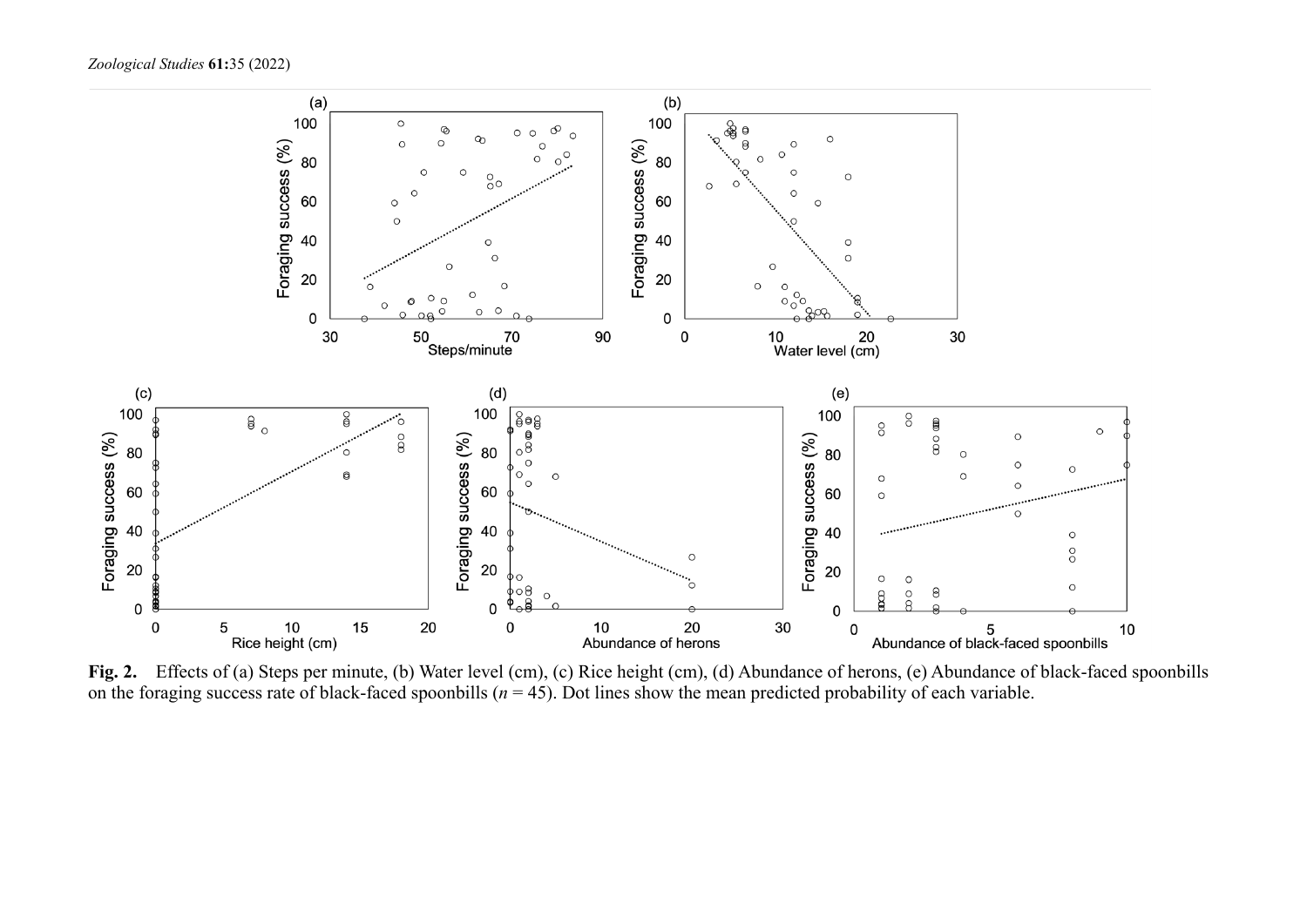

**Fig. 3.** Wet weight (log transformed) of potential prey in rice fields that black-faced spoonbills non-occurred and occurred (Mann-Whitney U test,  $p < 0.05$ ).

## **DISCUSSION**

Over 86% of the black-faced spoonbill breeding population is concentrated in the area near Ganghwa Island, located in the midwestern region of Korea Peninsula (Kwon 2017). This species uses various habitats such as rice fields and tidal flats near their breeding site during the breeding season (Kim 2006). This study was conducted to understand the foraging strategies of black-faced spoonbills in rice fields, which are representative freshwater habitats. The results revealed that the factors affecting the feeding success rate were steps per minute (a direct feeding behavior), water level (a rice field environmental factor), rice height (a rice field environmental factor), and the presence of the same or other species (an external factor).

The black-faced spoonbills increased their feeding success rate by striding through the available space in the feeding area (see Fig. 2a). This may be a strategy to increase the probability of finding food while moving quickly over a large area (Sweenen and Yu 2005) as: 1) the number of steps per minute may increase to chase a fast swimming fish such as crucian carp *Carassius auratus*, asian weather loach *Misgurnus anguillicaudatus*, and chinese loach *Misgurnus mizolepis*  (Yoo et al. 2019); or 2) the bird may move to another location to find prey quickly after constantly failing to find a prey at the present location (Sweenen and Yu 2005). The increase in steps per minute is considered an important direct feeding behavior. Because the furrows in the plowed and planted rice field may provide limited space to sweep, the sweeping, a typical feeding behavior of black-faced spoonbills, was found to be ineffective in rice fields, although advantageous in open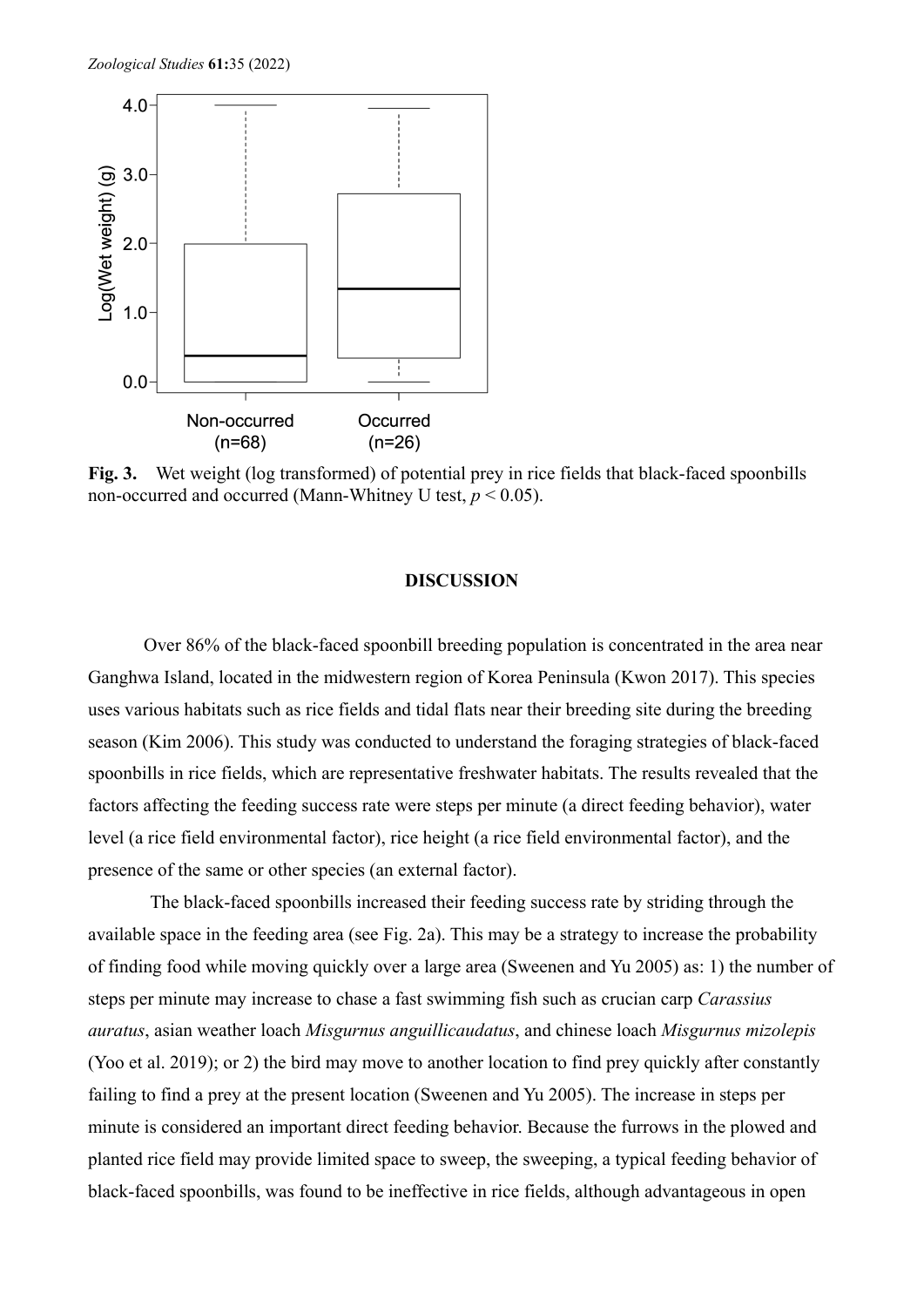freshwater wetlands. While foraging in the rice field, the black-faced spoonbills clearly explore the bottom of the rice field, furrows, and rice stalks with their beaks rather than sweeping (personal observation). Therefore, using fast movement appears to be more efficient in finding food than sweeping in rice fields.

The water level of the rice field was found to be an important environmental factor influencing the feeding success rate of black-faced spoonbills. Water level has been reported as a factor that greatly affects the foraging ground use of wading birds, which mainly use their beaks to hunt for food while walking along the edge (Powell 1987; Sung et al. 2009). In addition, as the water level increases, the resistance of water increases, and prey easily escape in the vertical and horizontal directions, which in turn decreases the feeding success rate of water birds (Ma et al. 2010). Black-faced spoonbills mainly feed at depths of 6–21 cm (Yu and Swennen 2004), and they detect and capture prey faster at depths below 15 cm than at depths above 15 cm (Choi 2004). The results of the present study also showed that the feeding success rate decreased as water level increased, which is consistent with the results of previous studies.

Transplanting of rice was also found to affect the feeding success rate of black-faced spoonbills, and the feeding success rate in rice fields with rice was higher than that in rice fields without rice. Although Yu and Swennen (2004) reported that black-faced spoonbills generally forage in open waters with little vegetation, the results of the present study showed that vegetation height had a positive effect on the feeding success rate of these birds during the spring. Since mid-May, the survey area had vegetation, after rice was transplanted; vegetation height and density may have been low enough to not affect the feeding behavior of the black-faced spoonbills. Fish are the main food source of black-faced spoonbills, and they tend to hide under vegetation (Huang et al. 2021). Therefore, it would be easier for black-faced spoonbills to obtain food after transplanting as the fish would be gathered at the bottom of the planted rice (Angermeier and Karr 1984).

The presence of other water birds in the feeding group also influenced the feeding success rate of black-faced spoonbills. Black-faced spoonbills generally forage in small groups rather than hunting alone (Swennen and Yu 2005). It was often observed that black-faced spoonbills gathered to forage together (personal observation). Although a direct relationship between size of a flock and feeding success rate has not been shown for *Platalea*, Hafner et al. (1982) reported that little egrets—known to feed mainly on small fish while walking through wetlands, similar to the blackfaced spoonbill—showed a higher hunting efficiency when the number of birds hunting together increased. As black-faced spoonbills, similar to little egrets, also use the sense of touch of their beaks, it is possible that they increase their chances of feeding by frightening their prey and directing it to other black-faced spoonbills in the same group. Conversely, the number of herons in the same field were found to lower the feeding success rate of black-faced spoonbills. Grey herons,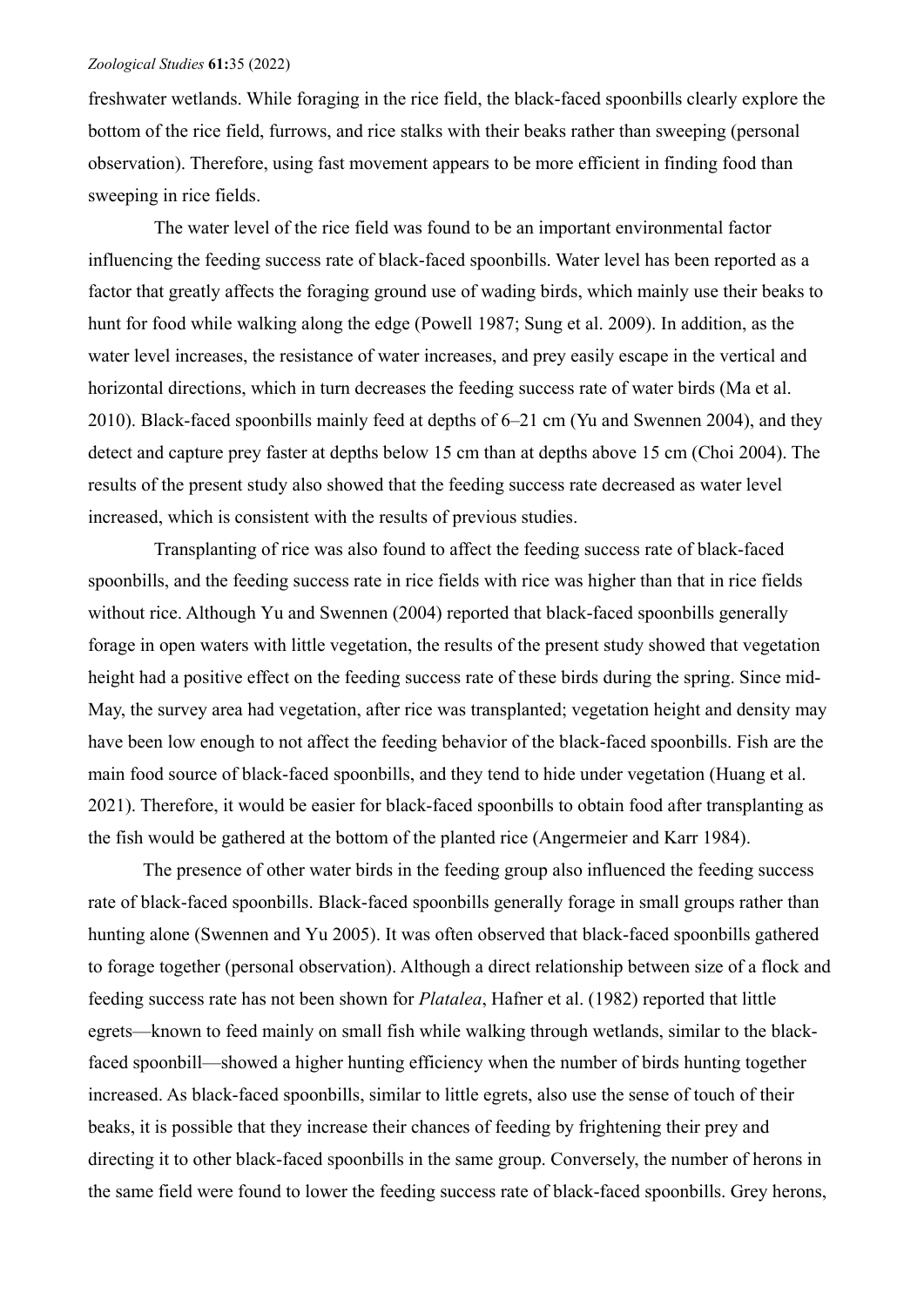large egrets, intermediate egrets, and little egrets, which were observed in the same fields as the black-faced spoonbills, prey on fish, amphibians, and benthic invertebrates in wetlands and are also known to use rice fields for foraging (Lourenço and Piersma 2009; Choi et al. 2016; Choi et al. 2021b). Thus, their ecological niche largely overlaps that of black-faced spoonbills (Kim 2006; Yoo et al. 2019). Most black-faced spoonbills were herein observed to share the rice fields with herons, and these two species were frequently observed hunting together (personal observation). This same behavior has already been reported in Roseate spoonbills (*P. ajaja*), African spoonbills (*P. alba*), and Eurasian spoonbills (*P. leucorodia*), all congeners of black-faced spoonbills (Russell 1978; Kyle 2005; Hamza and Selmi 2016). Studies have shown that herons gain advantages in feeding success rate and energy consumption by forming a group with spoonbills (Russell 1978; Kyle 2005; Hamza and Selmi 2016). The unique foraging behavior of spoonbills (*i.e.*, sweeping while walking) may increase the movement of hidden potential preys and provide additional feeding opportunities for herons, which capture food using their sight (Russell 1978; Hamza and Selmi 2016). This opportunistic foraging behavior of herons may increase competition in rice fields, which are isolated and have limited food resources, and consequently, lower the feeding success rate of blackfaced spoonbills. Conversely, the presence of Anatidae birds in the same field did not affect the feeding success rate of black-faced spoonbills. Ducks feed on herbivorous food sources such as water plants and down grains, so their ecological niche does not overlap (Rodrigues et al. 2002; Nam et al. 2012; Shin et al. 2016).

Comparing with previous studies related to foraging behavior of Ardeidae birds in rice fields, it was confirmed that black-faced spoonbills showed a lower feeding success rate, the ratio of the number of successful feedings to the number of feeding attempts, than that of herons and egrets. The feeding success rate of black-faced spoonbills was close to 50% in rice fields, whereas great, intermediate, and cattle egrets, have been reported to be at least 60%, 60%, and 85%, respectively (Choi et al. 2010, 2014b). During the breeding season, nest attendance time of black-faced spoonbills decreases due to searching food for their chicks (Park 2019). However, black-faced spoonbills that breed in inshore colonies use mainly tidal flats as feeding areas, and the feeding time is limited according to tidal cycle (Kim 2006; Jeong et al. 2021). Black-faced spoonbills need feeding areas that can continuously obtain the food to increase the breeding success rate (Yoo et al. 2019). Because rice fields are stable and continuous feeding areas for black-faced spoonbills to obtain food, they can compensate for the tidal flats where limit the time owing to tidal cycle (Kim 2018). Therefore, despite the feeding success rate of spoonbill in paddy fields was lower than that of other waterbird species from the result of this study, rice fields are still considered to be important feeding grounds for spoonbill in the breeding season.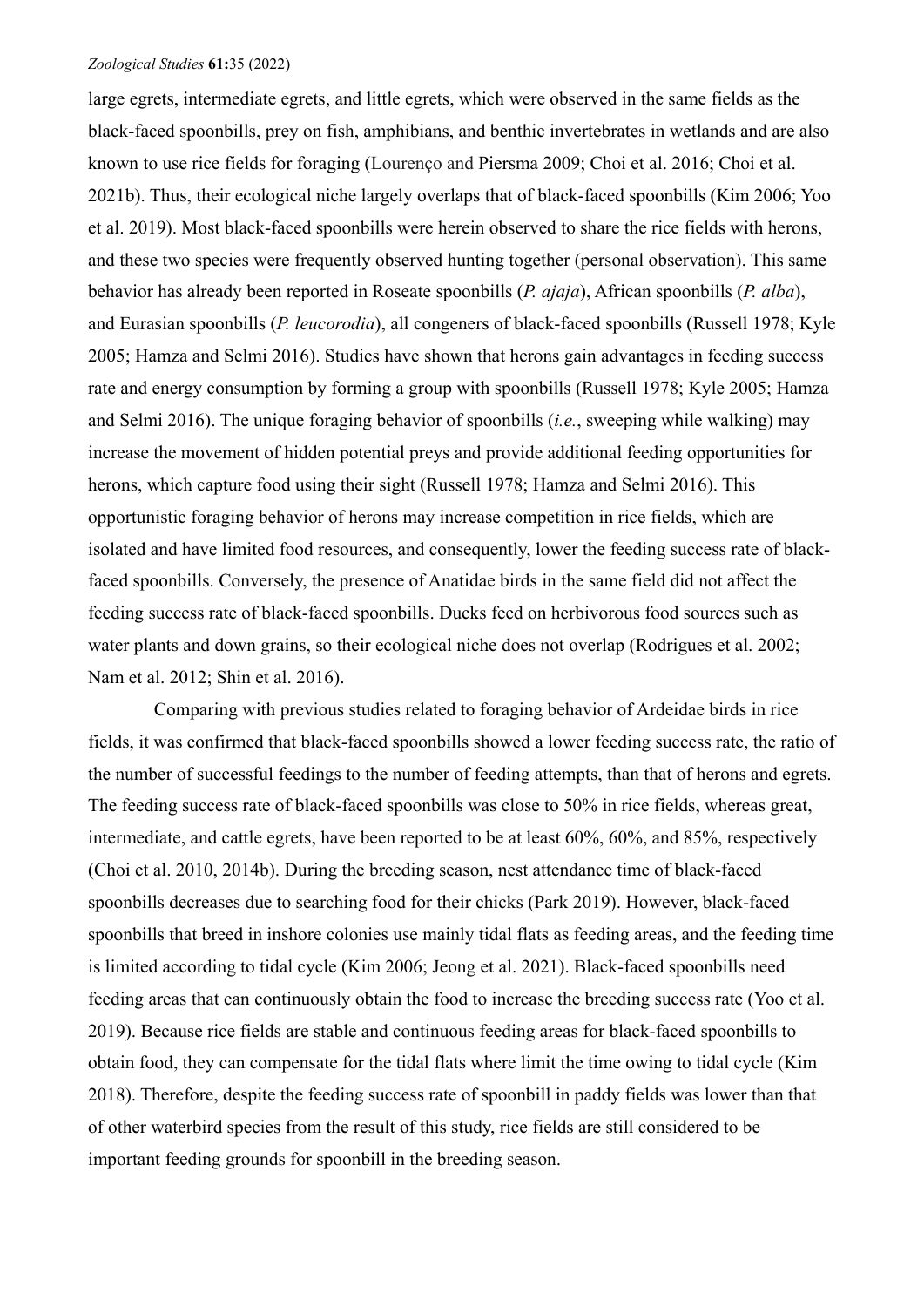### **CONCLUSIONS**

The objective of the present study was to evaluate the feeding behavior of black-faced spoonbills foraging in rice fields as well as the environmental characteristics of these fields and external factors affecting the feeding success rate of the birds. The results showed that the blackfaced spoonbill increased its feeding success rate when the water level was 10 cm or less, rice height was approximately 15 cm, and multiple black-faced spoonbills walked together at a fast pace. The latter may be a strategy for these birds to increase the probability of acquiring food. Because rice fields are artificial wetlands managed for cultivation, the water level, vegetation status, and physical structure change depending on the cultivation stage, and the biomass in the field varies as fish tend to move as the water level changes (Lane and Fujjoka 1998; Kim et al. 2016;). Therefore, to allow black-faced spoonbills to use the rice fields for feeding, it is necessary to maintain a water level of 15 cm or less before transplanting rice. Yoo et al. (2019) reported that the fish biomass in the rice field increased before April, when the field was inundated by flooding agricultural waterways and the breeding season of fish such as loaches (main food source of blackfaced spoonbills) began. Moreover, the use of pesticides must be minimized to increase abundance of the loaches in rice fields. Therefore, an artificial supply of water to the rice field in early spring and eco-friendly cultivated field can create a foraging space for black-faced spoonbills and contribute to their conservation greatly.

### **List of abbreviations**

FAP, flooded paddy after plowing. PAP, flooded paddy after puddling. RP, rice transplanted paddy.

**Acknowledgments:** We thank Kisup Lee, Jong-Hyun Park, Jin-Geum Kim and Ji-Yeon Lee for their advice on the field work.

**Authors' contributions:** I-KK, H-KN and S-YY designed the study. S-YY and I-KK performed the field work. S-YY and H-KN analyzed the data and wrote draft of the manuscript. I-KK and J-KH edited the manuscript. J-CY and I-KK supervised this study.

**Competing interests:** The authors declare that they have no conflicts of interests.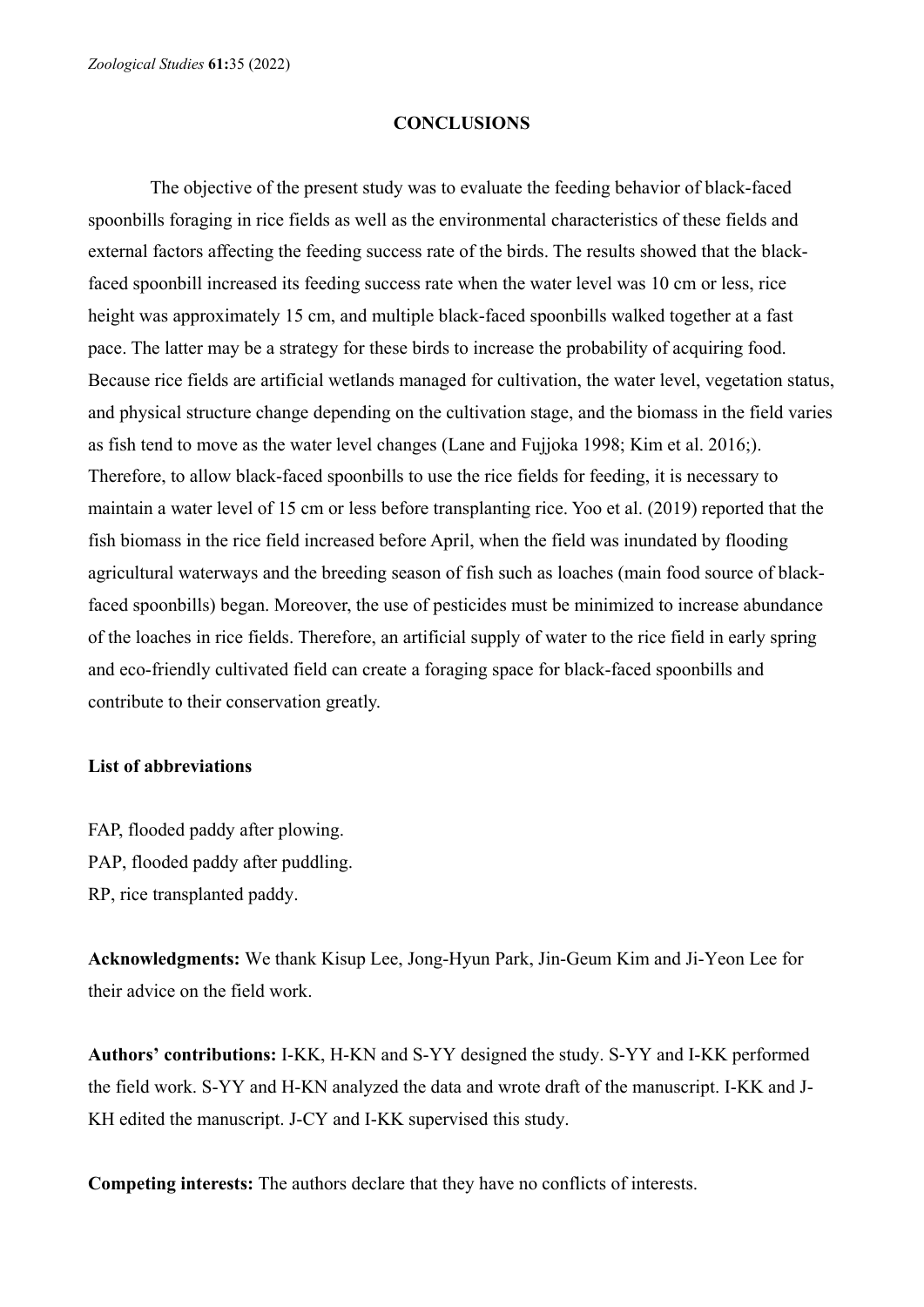**Availability of data and materials:** Supplementary materials are provided for download. The other datasets used and analyzed during the current study are available from the first or corresponding author on request.

**Consent for publication:** Not applicable.

**Ethics approval consent to participate:** Not applicable.

## **REFERENCES**

- Angermeier PL, Karr JR. 1984. Relationships between woody debris and fish habitat in a small warmwater stream. T Am Fish Soc **113:**716–726.
- Barter M. 2002. Shorebirds of the Yellow Sea: importance, threats and conservation status. Wetlands International Global Series 9, International Wader Studies 12, Canberra, Australia.
- Bates D, Mächler M, Bolker B, Walker S. 2015. "Fitting Linear Mixed-Effects Models Using lme4." J Stat Softw **67(1):**1–48. doi[:10.18637/jss.v067.i01.](https://doi.org/10.18637/jss.v067.i01)
- BirdLife International. 2021. Species factsheet: *Platalea minor*. Available at: http://www.birdlife.org. Accessed 19 June 2021.
- Choi CY. 2004. Wintering Ecology and Management of the Black-faced Spoonbill (*Platalea minor*) in Seongsanpo, Jeju Province, Korea. MSc Thesis, Seoul National University, Republic of Korea. (in Korean with English abstract)
- Choi G, Nam H-K, Son S-J, Do MS, Yoo J-C. 2021a. The impact of agricultural activities on habitat use by the Wood Sandpiper and Common Greenshank in rice fields. Ornithol Sci **20(1):**27–37. doi:10.2326/osj.20.27.
- Choi G, Nam H-K, Son S-J, Do MS, Yoo J-C. 2021b. Effects of Pesticide Use on the Distributions of Grey Herons (*Ardea cinerea*) and Great Egrets (*Ardea alba*) in Rice Fields of the Republic of Korea. Zool Sci **38(2):**162–169. [doi:10.2108/zs200079.](https://doi.org/10.2108/zs200079)
- Choi S-H, Nam H-K, Yoo J-C. 2014a. Characteristics of population dynamics and habitat use of shorebirds in rice fields during spring migration. Korean Journal of Environmental Agriculture **33(4):** 334–343. doi:10.5338/KJEA.2014.33.4.334.
- Choi Y-S, Kim S-S, Yoo J-C. 2010. Feeding activity of cattle egrets and intermediate egrets at different stages of rice culture in Korea. Journal of Ecology and Environment **33(2):**149–155. doi:10.5141/JEFB.2010.33.2.149.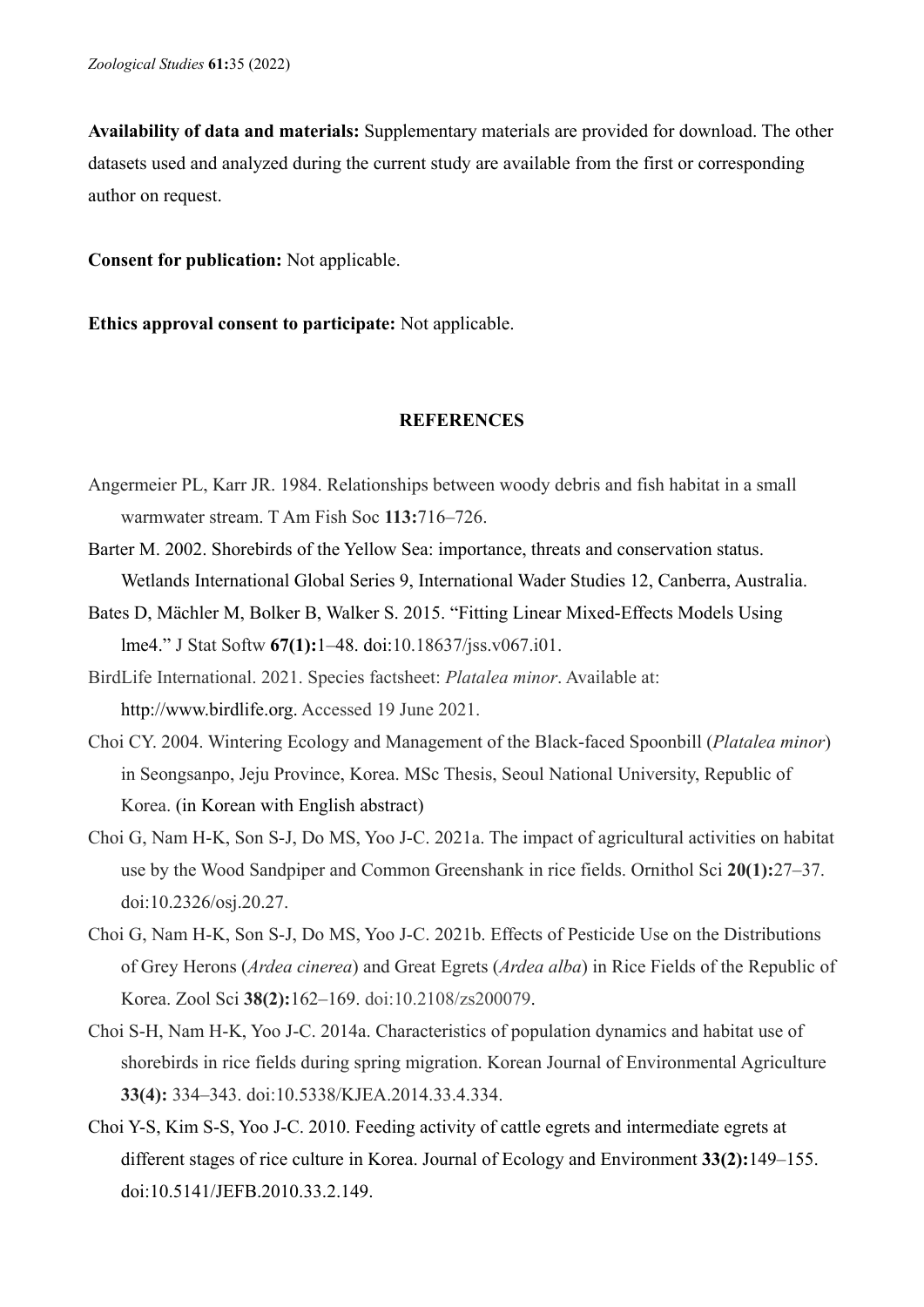- Choi Y-S., Kim S-S, Yoo J-C. 2014b. Feeding efficiency of Great Egrets (*Ardea alba modesta*) in two different habitats, rice fields and a reservoir, during the breeding season. Korean Journal of Ornithology **21(1):**41–48. (in Korean with English abstract)
- Choi Y-S, Kwon I-K, Yoo J-C. 2016. Nestling diet of three sympatric egret species: rice fields support breeding egret populations in Korea. Ornithol Sci **15(1):**55–62.
- Choi Y-S, Hur W-H, Kim S-H, Kang S-G, Kim J-H, Kim H-J, Son J-S, Park J-Y, Yi J-Y, Kim C-H, Kang J-H, Han S-H. 2012. Population Trends of Wintering Ducks in Korea. Korean Journal of Ornithology **19(3):**185–200. (in Korean with English abstract)
- Elphick CS. 2010. Why study birds in rice fields? Waterbirds **33(sp1):**1–7. doi:10.1675/063.033.s101.
- Elphick CS, Oring LW. 2003. Conservation implications of flooding rice fields on winter waterbird communities. Agriculture, Ecosystems and Environment **94(1):**17–29. doi[:10.1016/S0167-](https://doi.org/10.1016/S0167-8809(02)00022-1) [8809\(02\)00022-1.](https://doi.org/10.1016/S0167-8809(02)00022-1)
- Fasola M, Ruiz X. 1996. The value of rice fields as substitutes for natural wetlands for waterbirds in the Mediterranean region. Colon Waterbird **19(sp1):**122–128. doi[:10.2307/1521955.](http://dx.doi.org/10.2307/1521955)
- Fujioka M, Armacost Jr JW, Yoshida H, Maeda T. 2001. Value of fallow farmlands as summer habitats for waterbirds in a Japanese rural area. Ecol Res **16:**555–567. doi:10.1046/j.1440- 1703.2001.00417.x.
- Gawlik DE. 2002. The effects of prey availability on the numerical response of wading birds. Ecol Monogr **72(3):**329–346. doi[:10.1890/0012-9615\(2002\)072\[0329:TEOPAO\]2.0.CO;2.](https://doi.org/10.1890/0012-9615(2002)072%5b0329:TEOPAO%5d2.0.CO;2)
- Hafner H, Boy V, Gory G. 1982. Feeding methods, flock size and feeding success in the Little Egret *Egretta garzetta* and the Squacco Heron *Ardeola ralloides* in Camargue, southern France. Ardea **70:**45–54.
- Hamza F, Selmi S. 2016. Co-occurrence and commensal feeding between Little Egrets *Egretta garzetta* and Eurasian Spoonbills *Platalea leucorodia*. Bird Study **63(4):**509–515. doi[:10.1080/00063657.2016.1238035.](https://doi.org/10.1080/00063657.2016.1238035)
- Hua N, Tan K, Chen Y, Ma Z. 2015. Key research issues concerning the conservation of migratory shorebirds in the Yellow Sea region. Bird Conserv Int **25:**38–52. doi:10.1017/S0959270914000380.
- Huang PY, Poon ESK, Wong ATC So IWY, Sung YH, Sin SYW. 2021. DNA metabarcoding reveals the dietary composition in the endangered black-faced spoonbill. Sci Rep-UK **11(1):**1–12. doi:10.1038/s41598-021-97337-w.
- Jeong M-S, Chio C-Y, Lee W-S, Lee K-S. 2021. Age-dependent shifts and spatial variation in the diet of endangered Black-faced Spoonbill (*Platalea minor*) chicks. PLoS ONE **16(7):**e0253469. doi:10.1371/journal.pone.0253469.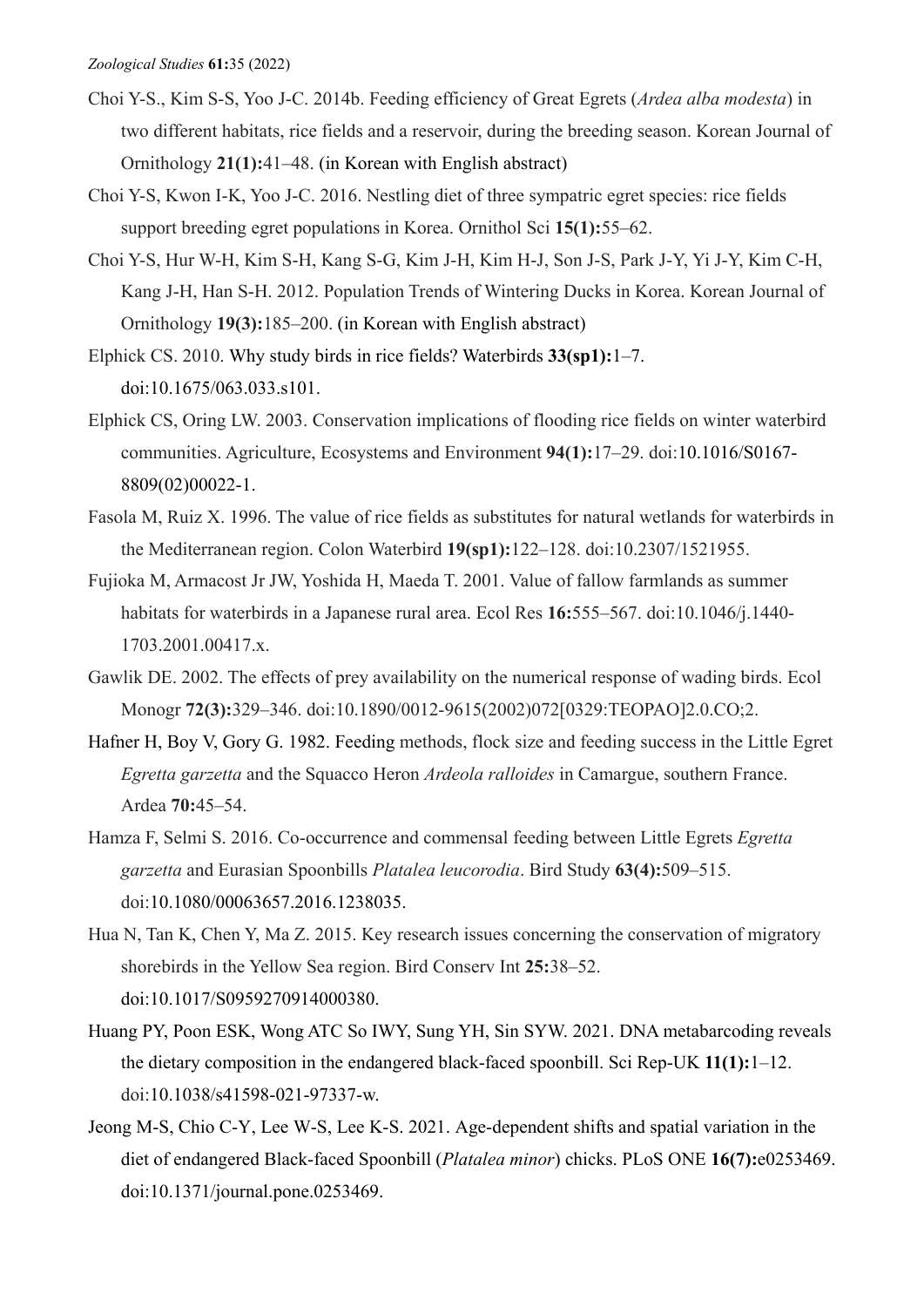- Kim IC. 2006. Breeding status and feeding ecology of black-faced spoonbill (*Platalea minor*) in South Korea. Master thesis, Korea National University of Education, Korea (in Korean with English abstract)
- Kim JK. 2018. Researches on the habitat status and characteristics of Black-faced Spoonbill (*Platalea minor*) during breeding season in Ganghwa province. Master thesis, Korea National Open University, Korea. (in Korean with English abstract)
- Kim S-K, Park H-S, Park S-R. 2016. Distribution of fish and amphibian in rice fields near the Yedang Reservoir in Korea. Korean Journal of Environment and Ecology **30(1):**48–57. doi:10.13047/KJEE.2016.30.1.048.
- Kwon I-K. 2017. Breeding and Conservation Biology of the Black-faced Spoonbill *Platalea minor* in Korea. PhD dissertation, Kyung Hee University, Republic of Korea.
- Kyle R. 2005. Co-operative feeding by Black Egrets, Little Egrets and African Spoonbills in Ndumo Game Reserve, South Africa. Ostrich-Journal of African Ornithology **76(1-2):**91–92. doi:10.2989/00306520509486479.
- Lane SJ, Fujioka M. 1998. The impact of changes in irrigation practices on the distribution of foraging egrets and herons (Ardeidae) in the rice fields of central Japan. Biol Conserv **83(2):**221–230. doi[:10.1016/S0006-3207\(97\)00054-2.](https://doi.org/10.1016/S0006-3207(97)00054-2)
- Lawler SP. 2001. Rice fields as temporary wetlands: a review. Isr J Zool **47(4):**513–528.
- Lourenço PM, Piersma T. 2008. Stopover ecology of Black-tailed Godwits *Limosa limosa limosa* in Portuguese rice fields: a guide on where to feed in winter. Bird study **55(2):**194–202. doi:10.1080/00063650809461522.
- Lourenço PM, Piersma T. 2009. Waterbird densities in South European rice fields as a function of
- rice management. Ibis **151(1):**196–199. doi[:10.1111/j.1474-919X.2008.00881.x.](https://doi.org/10.1111/j.1474-919X.2008.00881.x)
- Ma Z, Cai Y, Li B, Chen J. 2010. Managing wetland habitats for waterbirds: an international perspective. Wetlands **30(1):**15–27. doi:10.1007/s13157-009-0001-6.
- Maeda T. 2001. Patterns of bird abundance and habitat use in rice fields of the Kanto Plain, central Japan. Ecol Res **16:**569–585. doi:10.1046/j.1440-1703.2001.00418.x.
- Moser M, Prentice C, Frazier S. 1996. A global overview of wetland loss and degradation. Proceedings of the 6th Meeting of the Conference of Contracting Parties, Brisbane, Australia, Ramsar Convention Bureau, Gland, 19–27 March 1996.
- Nam H-K, Choi S-H, Choi Y-S, Yoo J-C. 2012. Patterns of waterbirds abundance and habitat use in rice fields. Korean Journal of Environmental Agriculture **31(4):**359–367. (in Korean with English abstract). doi:10.5338/KJEA.2012.31.4.359.
- Nam H-K, Choi Y-S, Choi S-H, Yoo J-C. 2015. Distribution of waterbirds in rice fields and their use of foraging habitats. Waterbirds **38(2):**173–183.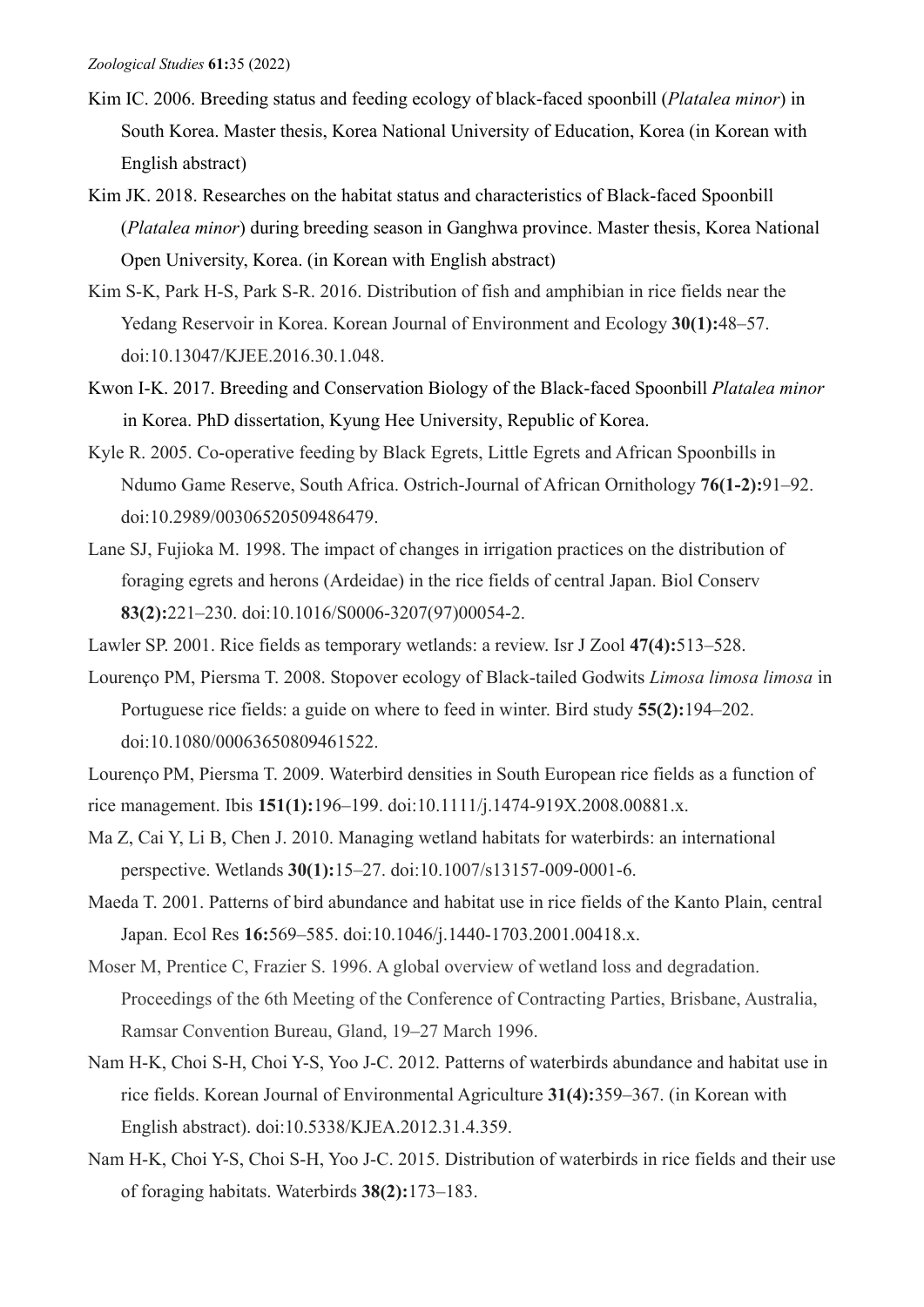Park J-H. 2019. Breeding biology of the black-faced spoonbill (*Platalea minor*) in Incheon, Korea. PhD dissertation, Sahmyook University, Republic of Korea. (in Korean with English abstract)

Pierluissi S. 2010. Breeding waterbirds in rice fields: a global review. Waterbirds **33(sp1):**123–132.

- Powell GV. 1987. Habitat use by wading birds in a subtropical estuary: implications of hydrography. The Auk **104(4):**740–749. doi[:10.1093/auk/104.4.740.](https://doi.org/10.1093/auk/104.4.740)
- R Core Team. 2020. R: A language and environment for statistical computing. R Foundation for Statistical Computing, Vienna, Austria.
- Rodrigues D, Figueiredo M, Fabião A. 2002. Mallard (*Anas platyrhynchos*) summer diet in central Portugal rice fields. Game and Wildlife Science **19(1):**55–62.
- Russell JK. 1978. Effects of interspecific dominance among egrets commensally following Roseate Spoonbills. The Auk **95(3):**608–610.
- Sánchez-Guzmán JM, Morán R, Masero JA, Corbacho C, Costillo E, Villegas A, Santiago-Quesada F. 2007. Identifying new buffer areas for conserving waterbirds in the Mediterranean basin: the importance of the rice fields in Extremadura, Spain. Biodivers Conserv **16:**3333–3344. doi:10.1007/s10531-006-9018-9.
- Shin Y-U, Shin M-S, Lee H-S, Kang Y-M, Moon O-K, Park H-S, Oh H-S. 2016. Study for habitat usage of Spot-billed duck in Korea, using GPS-Mobile Telemetry (WT-200). Korean Journal of Environment and Ecology **30(2):**146–154. (in Korean with English abstract) doi:10.13047/KJEE.2016.30.2.146.
- Stafford JD, Kaminski RM, Reinecke KJ. 2010. Avian foods, foraging and habitat conservation in world rice fields. Waterbirds **33(sp1):**133–150. doi[:10.1675/063.033.s110.](https://doi.org/10.1675/063.033.s110)
- Sung H, Kim J, Cheong S, Kim S, Jo J, Cheong M, Choi Y-S, Park S-R. 2009. A case study on foraging behavior of oriental white storks (*Ciconia boyciana*) in the variation of prey density and water depth. Korean Journal of Environmental Biology **27(2):**155–163. (in Korean with English abstract)
- Swennen C, Yu Y-T. 2005. Food and feeding behavior of the Black-faced Spoonbill. Waterbirds **28(1):**19–27. [doi:10.1675/1524-4695\(2005\)028\[0019:FAFBOT\]2.0.CO;2.](https://doi.org/10.1675/1524-4695(2005)028%5b0019:FAFBOT%5d2.0.CO;2)
- Yoo S-Y, Kwon I-K, Yoo J-C. 2019. Feeding behavior of Black-faced Spoonbills *Platalea minor* on rice paddy in Gangwha Island, Korea. Korean Journal of Environmental and Ecolgy **33(2):**168– 177. (in Korean with English abstract) doi: 10.13047/KJEE.2019.33.2.168.
- Yu Y-T, Swennen C. 2004. Habitat use of the Black-faced Spoonbill. Waterbirds **27(2):**129–134. [doi:10.1675/1524-4695\(2004\)027\[0129:HUOTBS\]2.0.CO;2.](https://doi.org/10.1675/1524-4695(2004)027%5b0129:HUOTBS%5d2.0.CO;2)

Yu Y-T, Li C-H, Tse IWL, Fong HHN. 2020. International Black-faced Spoonbill Census 2020.

Black-faced Spoonbill Research Group, The Hong Kong Bird Watching Society, Hong Kong.